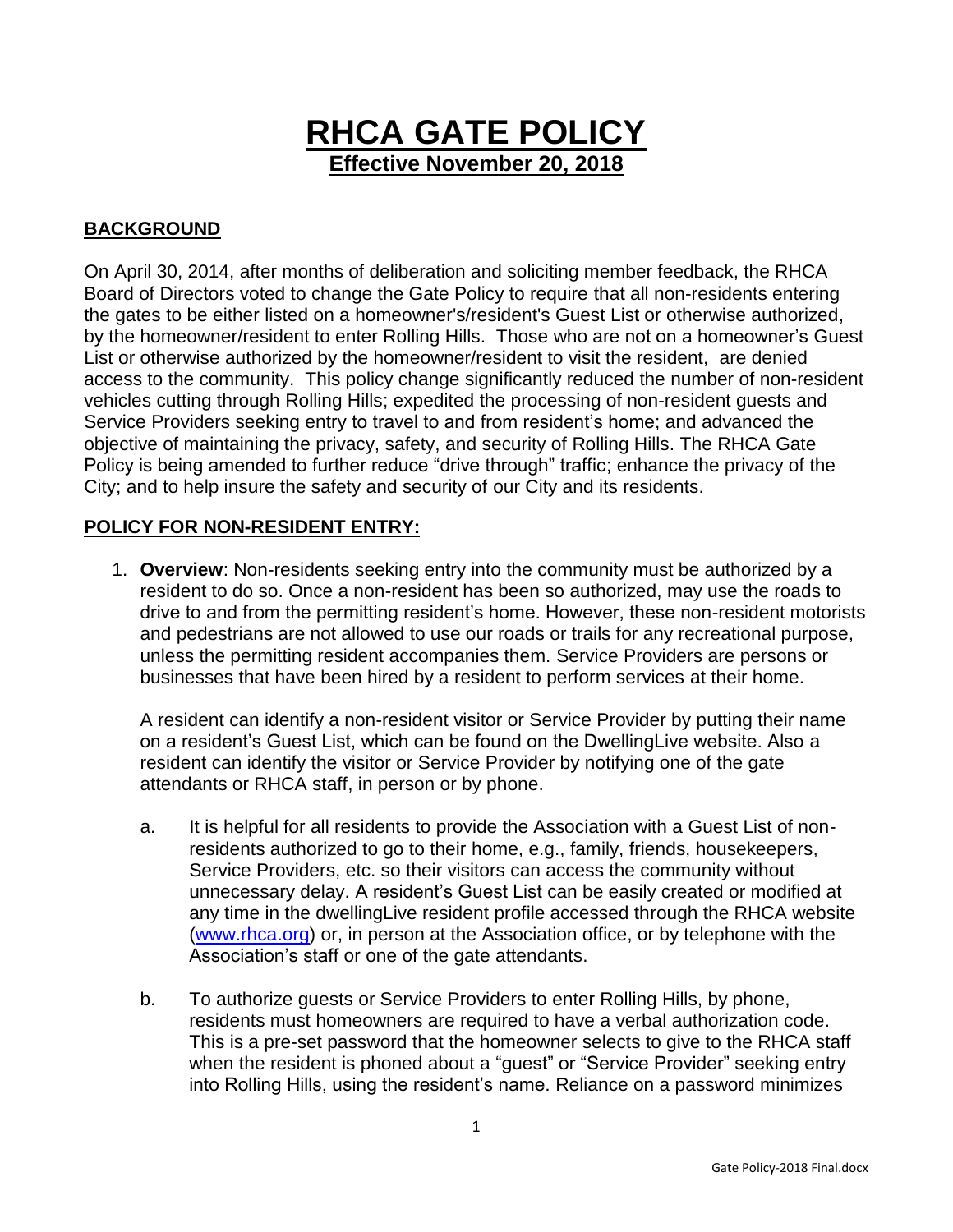the risk of non-residents or minors in a household from authorizing themselves or others to enter Rolling Hills, Residents may set up a password for themselves in their dwellingLive profile, or can be provided with assistance from RHCA staff.

- c. Service Providers should be listed on a resident's Guest List by their names and/or business name, with the dates and times the Service Provider is expected to seek entry.
- d. Residents may specify that access for their guests and/or Service Providers are restricted to certain dates and times, e.g., for housekeepers, gardeners, pool service personnel, etc.); however, Service Providers are, unless coming into the community to provide emergency service or repairs, are only admitted to the community on Monday through Saturday, inclusive, between the hours of 7:00 a.m. and 6:00 p.m.
- e. Service Providers are only admitted to the community during authorized business hours, Monday – Saturday 7:00 .am. – 6:00 p.m. Except for emergency situations, food delivery, home health care, and realtors , Service Providers are not allowed into the City on Sundays or holidays.
- f. A resident may designate another person to be able to act on their behalf to authorize guests and Service Providers to come to their residence. The resident must provide the RHCA written authorization granting a named person the authority to act on their behalf and authorize entries to the resident's property.
- 2. **Permanent and Temporary Guests:** When a resident identifies a non-resident person or Service Provider on their Guest List, they must identify whether their authorization is on a permanent or temporary basis.
	- a. A *Permanent Guest* is a non-resident who regularly visits a resident's home and remains on your Guest List indefinitely; i.e., family, friends or regular Service Providers, , e.g., care givers, housekeepers, gardeners, etc. Residents may limit the days and times of entry for such Permanent Guests. For example, a gardener may be authorized to enter on designated day(s) only.
	- b. A *Temporary Guest* is someone who is authorized to go to a resident's home for up to 30 days. Please provide the expiration date for the authorization. For example, a food delivery may be authorized one day; a service provider (like a repair technician) for a few days; until the problem is fixed, a house sitter for two weeks, etc. Residents may also call Association staff or any of the gate attendants to provide the name(s) of visitors who are visiting on a particular day.
- *3.* **When a Guest or Service Provider Arrives at the Gate:** When a guest or Service Provider arrives at one of the three entry gates, to enter the City, they must provide the gate attendant with their name and the name and address of the resident they are visiting. If the guest or Service Provider is identified on the authorizing resident's Guest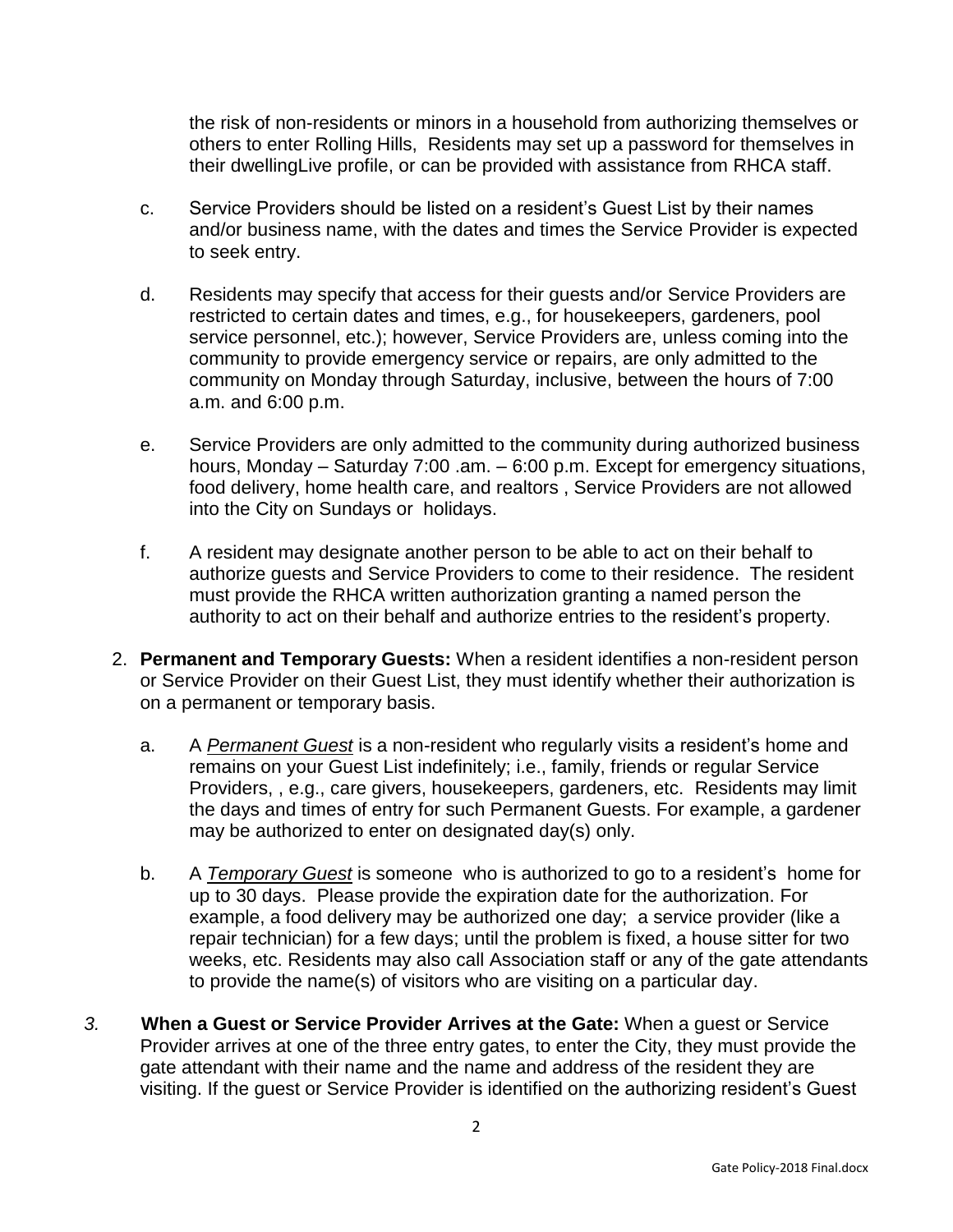List, or if the resident has provided the guests or Service Provider's name to the gate attendant for that day, the visitor will be allowed in without any need for the gate attendant to contact the resident. The guest or Service Provider can then use the roads to travel to and from the resident's home.

- a. In those instances when the guest or Service Provider has not been identified on the resident's Guest List, the gate attendant will phone the resident; request the resident's password; and ask the resident to confirm whether the guest or Service Provider can enter Rolling Hills. A resident may prioritize up to four phone numbers the gate attendant can call, in sequence, to ensure the person seeking entry is, in fact, a resident's guest or Service Provider. If the gate attendant cannot reach any of the household's members at the numbers provided, or if a household member declines to authorize the entry, the non-resident will not be given allowed into Rolling Hills.
- b. Unless otherwise restricted by the resident as to specific days and/or times, nonresidents on a resident's Guest List will be admitted without telephoning the resident between the hours of 6:00 a.m. and 12:00 midnight. However, for the security, privacy, and safety of all residents, residents must call the gate attendants or Association staff to authorize a visitor for entry into Rolling Hills if between 12:00 midnight and 6:00 a.m.

To authorize a visitor for entry after 12:00 mindnight, a resident may designate that a visitor has access 24 hours a day, seven days a week, in the DwellingLive system by typing "24/7" after the guest's last name on their Guest List. Service Providers may not be designated "24/7". Absent emergency situations, Service Provider entry is limited to the hours between 7:00 a.m. and 6:00 p.m., Monday through Saturday.

- c. Non-residents identified as regularly entering one gate and quickly exiting another (cutting through) without actually visiting the resident who authorized their admittance, may be restricted for entry through the Main Gate only. RHCA staff will notify residents if visitors appear to be cutting through the community.
- 4. **Parties:** two options are available for authorizing entry for party guests:
	- a. Party Guest List: Residents may enter the names of invited guests on a Party List on their profile page in the dwellingLive system or, residents may give a copy of the guest and any related Service Providers to the RHCA office to be entered into dwellingLive system. Lists must be provided to the office during business hours and no later than 8:00 a.m. on Friday for a party taking place the same weekend. Residents are encouraged to provide a guest list to the RHCA office at least 24 hours prior to an event.
	- b. Open Gate: For special events and parties, residents may also request to have a "temporary open gate" allowing any visitor who provides their name and address, to gain access through one of Rolling Hills' entry gates. A resident must notify the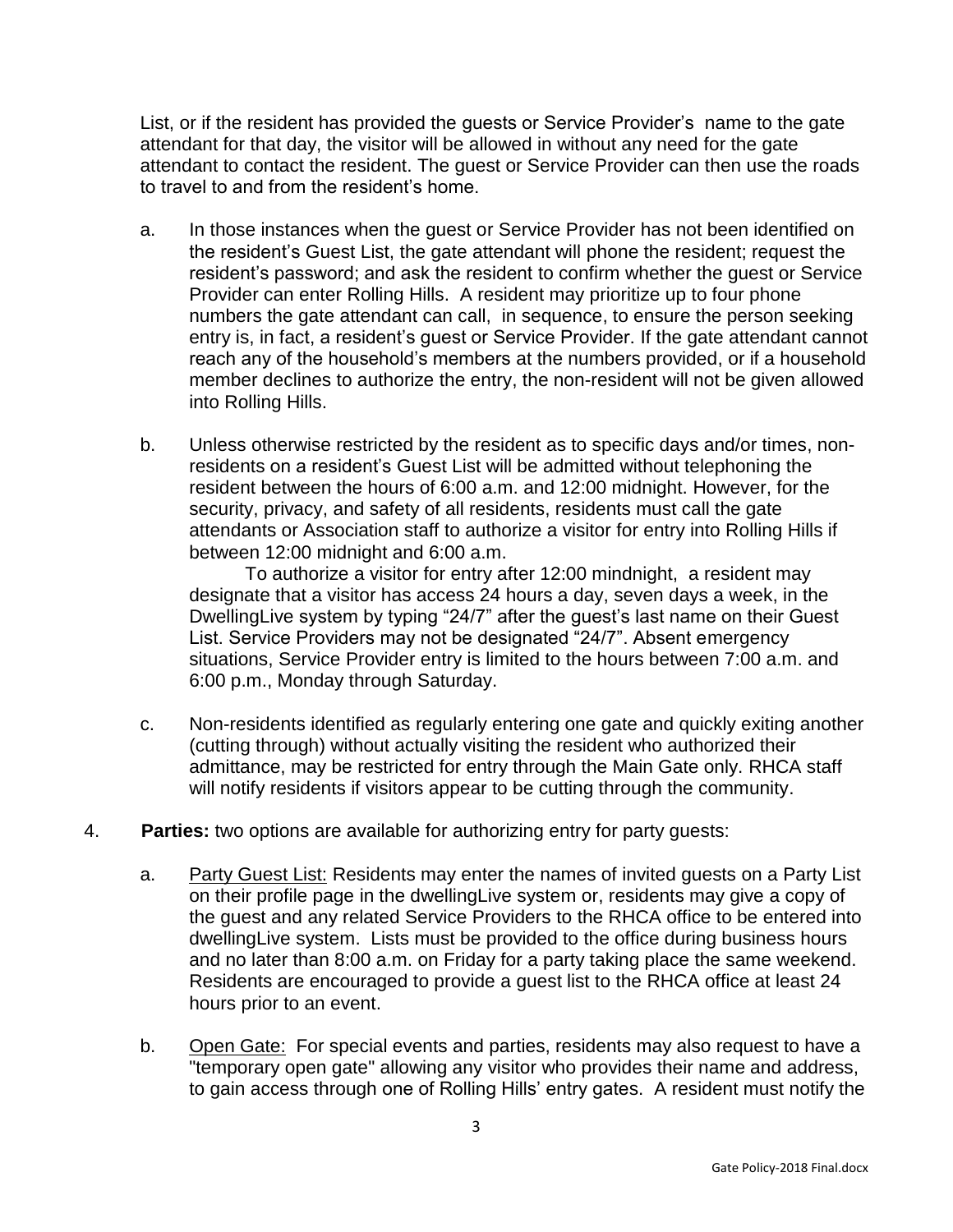RHCA office or gate attendant of the date and hours of the event prior to the party. A resident may have a temporary open gate for a maximum of eight (8) hours. Any temporary open gate will automatically end at 12:00 midnight, unless other arrangements are made with the RHCA office in advance.

- 6. **Non-Residents on Bicycles or Motorcycles:** Non-residents on bicycles or motorcycles are not allowed access to the community. Residents are not precluded from riding bicycles or motorcycles on the community's roads, but are precluded from riding bicycles, motor driven cycles, or any other motor driven vehicles on the community's bridle trails. Residents are required to register their bicycles and motor driven cycles with the RHCA office and will be issued a resident decal to facilitate their access through the community's gates.
- 7. **Horseback Riders:** Horseback riders entering at a gate to use the bridle trails for recreation purposes must have a valid RHCA equestrian trail use permit. The permit must be an RHCA issued photo identification and must be visible at all times. Riders must present trail badges to the gate attendants for entry.
- 8 **Pedestrians**: Pedestrians entering the gate to visit a resident must either be accompanied by a resident or on the authorizing resident's guest list, with entry permitted to allow the guest or Service Provider to travel to and from the resident's home. Such pedestrians may not use the bridle trails or roadways for recreational purposes unless they are a house guest of a resident.
- 9. **Process Servers and Government Officials:** As required by law, after authentication, process servers and government officials will be allowed access to the community without a need for resident approval.
- 10. **Service Providers**: Service providers must provide the authorizing residents's name, address and be on the guest list (personal or company name) to gain access to Rolling Hills. If the service provider's name is not on the guest list, the RHCA gate staff will call the resident for authorization. Regular Service Providers (e.g. gardeners, pool service, nannies, housekeepers, etc.) should be listed on a resident's Guest List as a permanent guest, along with the days they are authorized to enter the City.
	- a. All Realtors must be listed on the guest list for the property they will be showing.
	- b. Certain general Service Providers , e.g. FedEx, UPS, USPS, newspaper, etc., designated by the RHCA will be admitted without resident approval.
	- c. Service Providers will only be admitted between the hours of 7:00 a.m. and 6:00 p.m., Monday through Saturday, inclusive. Service Providers are not allowed entry on Sundays and Holidays except for realtors, food delivery, emergency service worker, e.g. plumbers, septic pump, etc.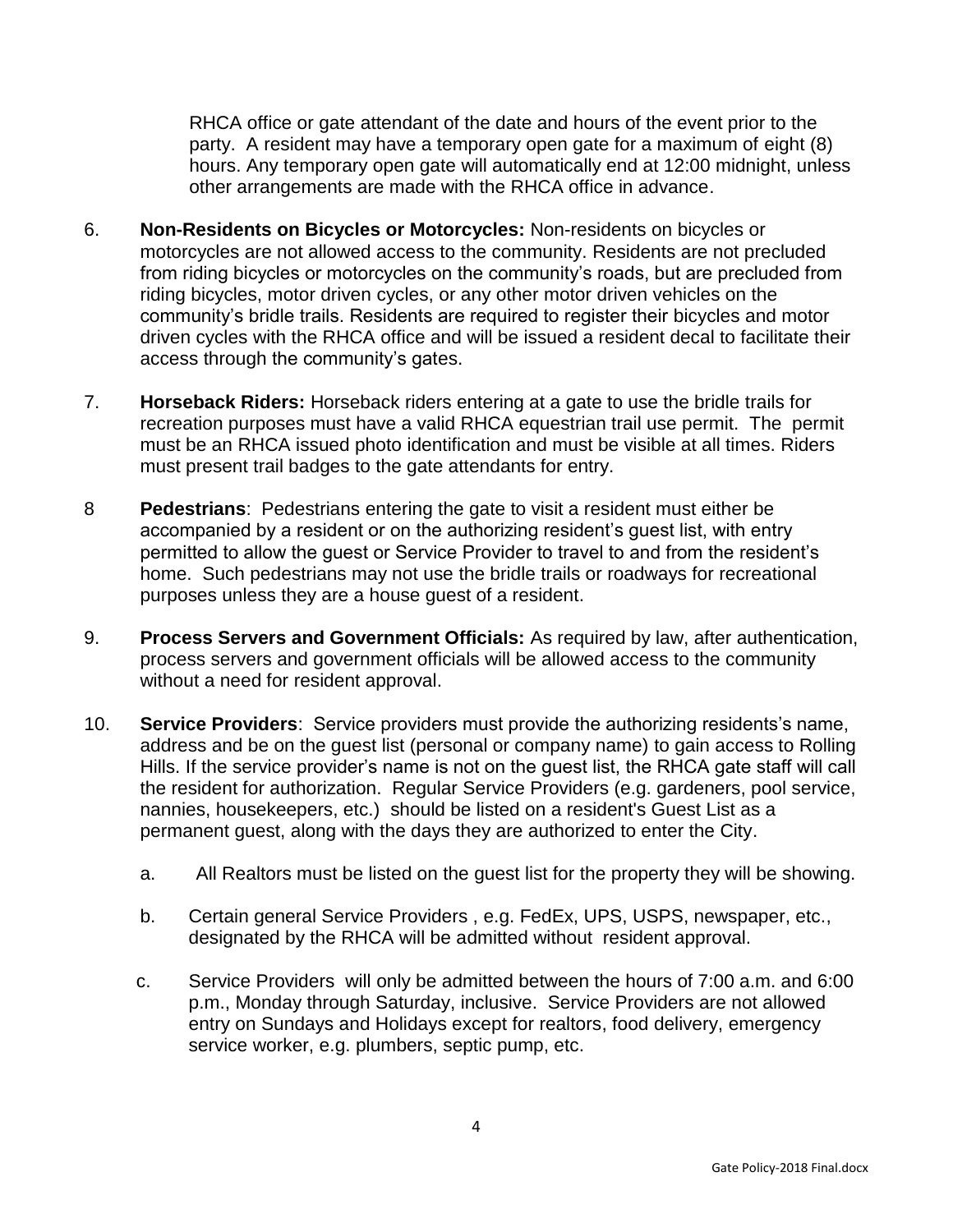## **POLICY FOR RESIDENT ENTRY**

- **1. Association Member Owned Vehicles:** each vehicle registered to a property owner must be registered with the RHCA office to gain access through the resident gate.
	- a. Registrations for property owners vehicles must be emailed, faxed or brought into the RHCA office before the vehicle is granted access through the resident gate.
	- b. When a new vehicle is purchased, the temporary registration or the contract must be brought to the RHCA to obtain a transponder.
	- c. If a resident is driving a vehicle not properly registered with the RHCA, entry with that vehicle must be made through the visitor gate or if made through the resident gate, the resident must be properly identified.
	- d. Residents entering the community through the Guest Lane or in the resident lane in a vehicle not registered with the RHCA must identify themselves as a resident prior to gaining access to the community. As a courtesy, residents may verify their identity through a number of ways: picture identification, providing their name, address and some other piece of information on their record that only they would know (other than their Verbal Authorization Code), or if known, as a resident, by the gate attendant. A resident should not be asked for a Verbal Authorization Code in person).
	- e. If a resident is driving a rental car, the rental car may be registered with the RHCA for entry through the resident gate on a temporary basis. To register a rental car, the rental contract must be brought into the RHCA office.
- **2. Vehicles owned by residents who are not Association Members:** If a vehicle is registered to a non-property owner (parent or adult child living at the property or a renter), a \$200 per vehicle deposit is required for that vehicle to have access through the resident gate. This deposit is refunded in full when access is no longer requested; or the renter moves out of the City; or the owner of the vehicle is named on the title to the property; or if the owner of the property is added to the vehicle's title.
- **3. Resident Minors:** Resident minors who are not listed in the resident profile as living at the residence and are arriving in vehicles driven by a non-resident and are not on a guest list, shall be identified in any way possible by the gate attendant, in a courteous manner. Resident minors must not be asked for a household's Verbal Authorization Code. Absent any picture or other reasonable means of identification, the gate